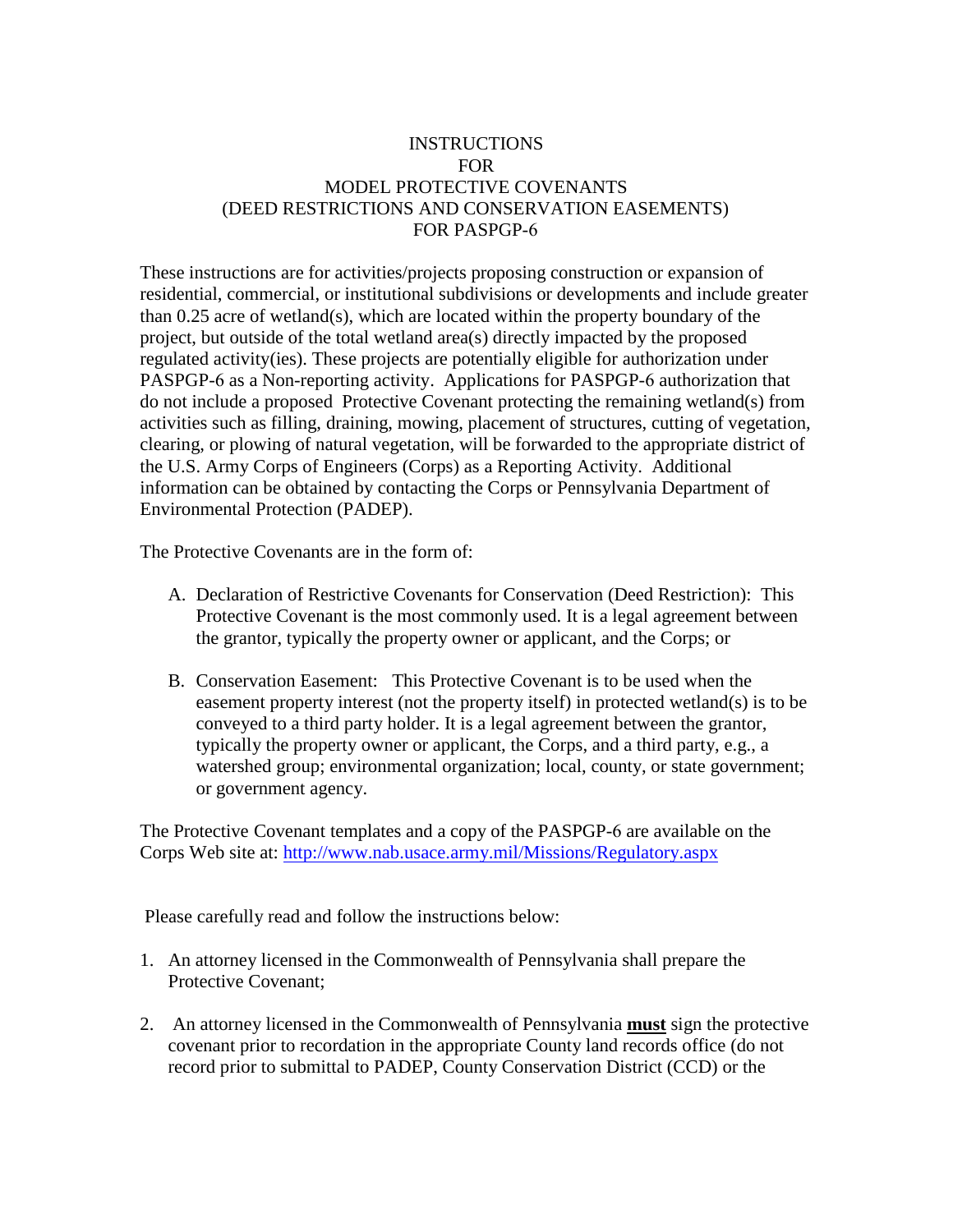Corps for review and approval). This is **mandatory** and ensures that the Protective Covenant, as prepared, is in full compliance with Pennsylvania law;

- 3. Include a clear, concise legal description of the wetlands to be protected, in the form of metes and bounds. This documentation will be Exhibit A and entitled "Metes and Bounds of the Conservation Area(s)". Include the name of the project and date on this exhibit;
- 4. Include clear, concise appropriately scaled mapping of the wetlands to be protected. The protected areas should be identified as "Conservation Area(s) Boundaries". This document will be Exhibit B and entitled "Conservation Area(s) Boundary Map". Include the name of the project and date on this exhibit;
- 5. For purposes of the unrecorded draft or executed (signed, but not recorded) Protective Covenant:
	- a. Under **NO** circumstances will the final page showing recordation be complete prior to review and approval by the Corps, PADEP, or the designated County Conservation District;
	- b. All other blanks in the instrument **must** be filled in;
	- c. *Italicized language* and some of the [Bracketed] sections are included for instructional purposes only, and should be removed from the final version of the instrument, as appropriate;
	- d. Some of the bracketed sections require a language selection to be made –retain the language selected and delete the rest;
	- e. Citation of the applicable legal authority **must** be selected, as needed, from Section 1. PURPOSE,;
	- f. The bog turtle optional language in Section 4. RESTRICTIONS I. Agricultural Activities is to be used only if bog turtle habitat is present in the designated "Conservation Area" (wetland(s) to be protected);
	- g. Section 11. CONSENT OF LENDER AND TRUSTEE, is for use only in instances when a bank or other financial institution retains a mortgage on the affected property – use only if this situation applies;
	- h. All of the necessary names of parties and signatories (except for the notary public) **must** be legible on Protective Covenant; and
	- i. The necessary exhibit(s) **must** be included with the submittal of the Protective Covenant.
- 6. The Protective Covenant must **NOT** be recorded when submitted to the reviewing agency (or in the application submittal).The draft or executed (signed) Protective Covenant must be otherwise complete and ready for execution (signatures) and recording (or recording only, if already signed by appropriate parties);
- 7. Provided the model Protective Covenant is submitted with an application and it is accurately completed, the PADEP or designated CCD reviewer may issue the PASPGP-6;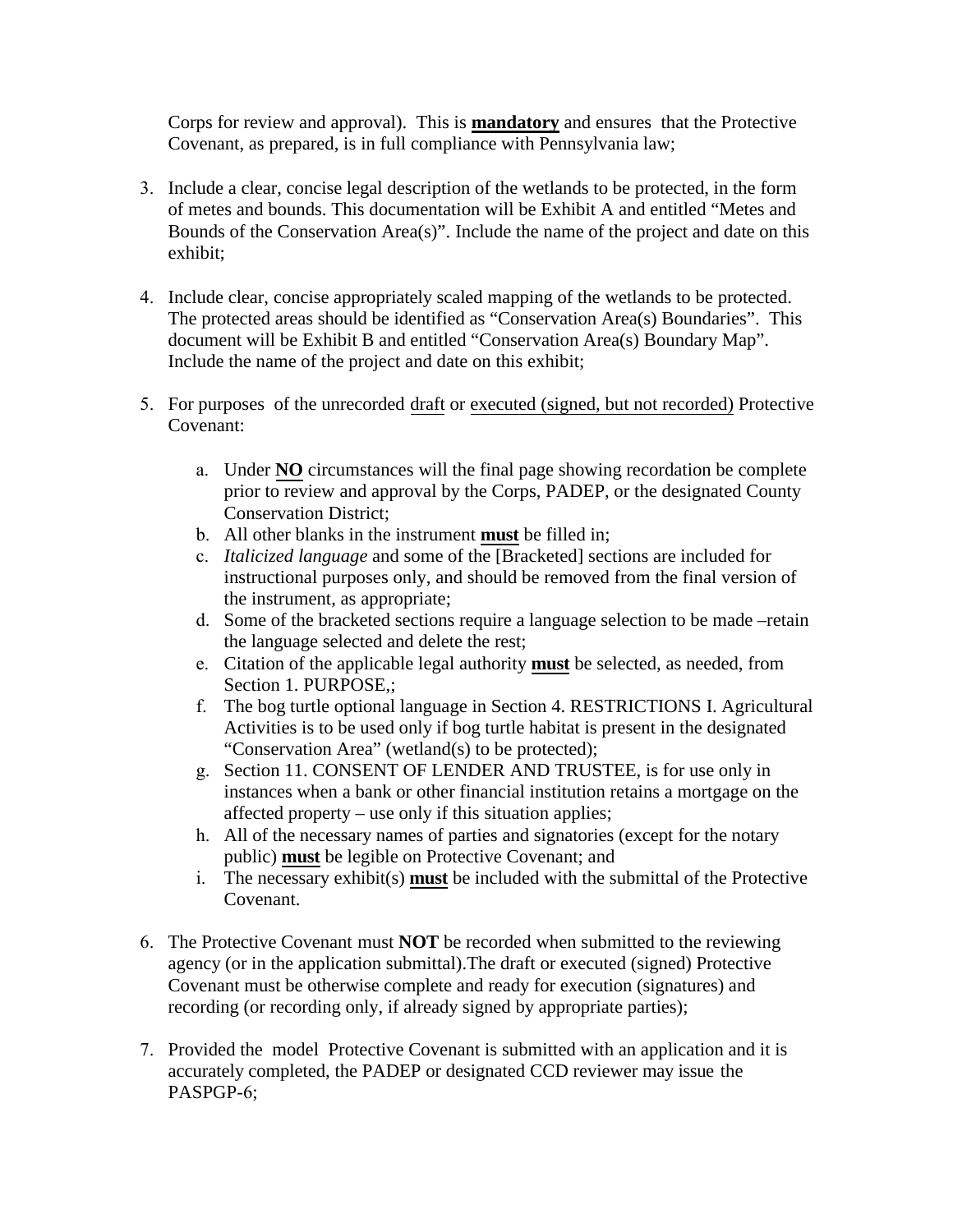- 6. If approved, a copy of the exhibits and, if appropriate, signed third party enforcement rights acceptance language (for conservation easements only) shall be attached to the Protective Covenant. The permittee shall ensure that the Protective Covenant, with a copy of the verification of the PASPGP-6 authorization, including the General Conditions, issued by the Corps or PADEP and any documents, including exhibits, enclosures, attachments, etc., related to the establishment of the protective covenant affixed, is recorded in the appropriate County land records office;
- 7. The Corps and PADEP **must** receive a copy of the recorded Protective Covenant prior to the initiation of the permitted work;
- 8. Future Phases: The Reserved Rights Section of the Protective Covenant provides for anticipated development within designated areas of the protected wetland(s) ("Conservation Area(s)"), for future phases of the project. If such changes are approved by the Corps as part of a permit authorization(s)/permit amendment(s) for the new phase(s) of work, the Exhibits A and B must be amended and recorded, specifically noted as "amendments" (the exhibits should not replace the existing Recorded document). Copies of the recorded amended Exhibits A and B must be provided to the Corps and PADEP prior to the initiation of the new phase(s) of permitted work.

## **U.S. Army Corps of Engineers District Offices**

## **Pittsburgh District**

Regulatory Branch Federal Building 1000 Liberty Avenue Pittsburgh, PA 15222-4186 412-395-7155 <http://www.lrp.usace.army.mil/Missions/Regulatory.aspx>

#### **Baltimore District**

Regulatory Branch 1631 South Atherton Street Suite 101 State College, PA 16801 814-235-0570 <http://www.nab.usace.army.mil/Missions/Regulatory.aspx>

#### **Philadelphia District**

Regulatory Branch Wanamaker Building 100 Penn Square East Philadelphia, PA 19107-3390 215-656-6728 <http://www.nap.usace.army.mil/Missions/Regulatory.aspx>